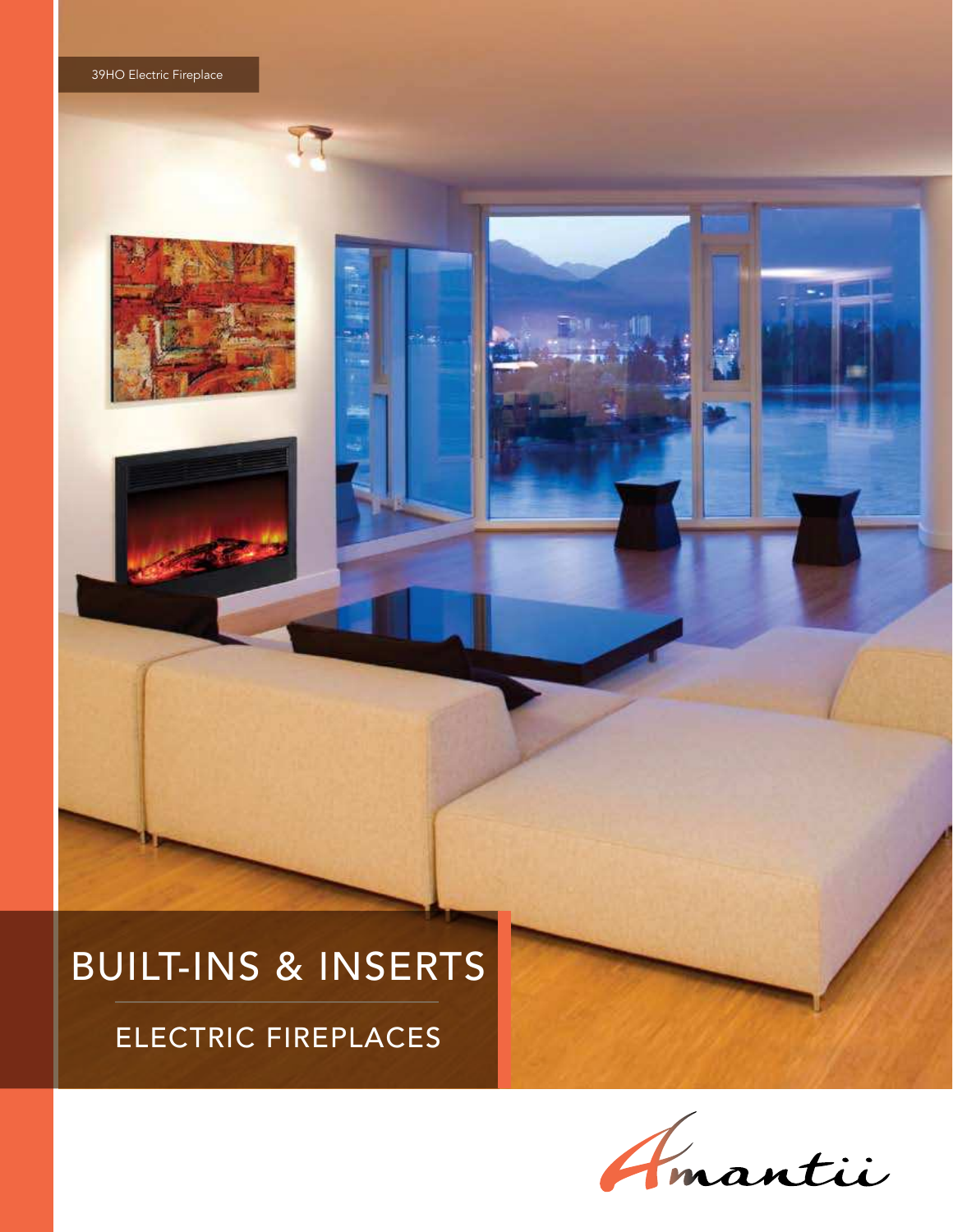

### BLT-IN-38 SPECIFICATIONS

### BLT-IN SERIES Fireplace Features

- Featuring LED light technology
- No heater
- No fan
- Unit can be built into the wall with only 2" (5cm) protruding into the room for Glass, 2 3/4" (7cm) for Stone.
- Slim 6" overall depth unit mounts directly on any wall.
- 12 Volt
- Remote control for turning the flame on or off (included)
- Easy to reach manual controls
- Comes standard with crystal black glass face
- BLT-IN-38 & BLT-IN-58 come with three colors of fire glass media.





Built-in electric fireplaces are a perfect alternative for gas or wood-burning fireplaces, solving impossible installation challenges and offering immediate gratification with same-day installation.

If you have limited space, then the BLT-IN 38" is your answer. This easy-to-install unit adds a clean, fresh look to any room in your home. The crystal black glass face comes standard, or create your own style with optional real stone upgrades. The BLT-IN-38 comes with three colors of fire glass media, see fire glass colors on page 3.

| Volts                                                          | 12                                                       |
|----------------------------------------------------------------|----------------------------------------------------------|
| Amps                                                           | 0.2                                                      |
| Watts                                                          | 10.5                                                     |
| <b>LED Lights</b>                                              | 3 each 5 watt<br>15 watts total                          |
| Rotor Motor                                                    | 1 at 5 watts                                             |
| Height, Width, Depth<br>Glass Front Model<br>Stone Front Model | 16 5/8 x 24 7/16 x 6 5/8<br>16 5/8 x 24 7/16 x 7 5/16    |
| Glass Viewing<br>Opening                                       | 20 11/16 x 11 1/4                                        |
| Glass Size                                                     | 38 w x 27 7/8 h                                          |
| <b>Shipping Size</b><br>Glass Front Model<br>Stone Front Model | $393/4 \times 93/4 \times 30$<br>42 1/2 x 9 3/4 x 31 1/2 |
| Shipping Weight<br>Glass Front Model<br>Stone Front Model      | 80 lbs.<br>96 lbs.                                       |
| Cord Length                                                    | 76''                                                     |



Unit can be built into the wall with only 1 1/2" protruding into the room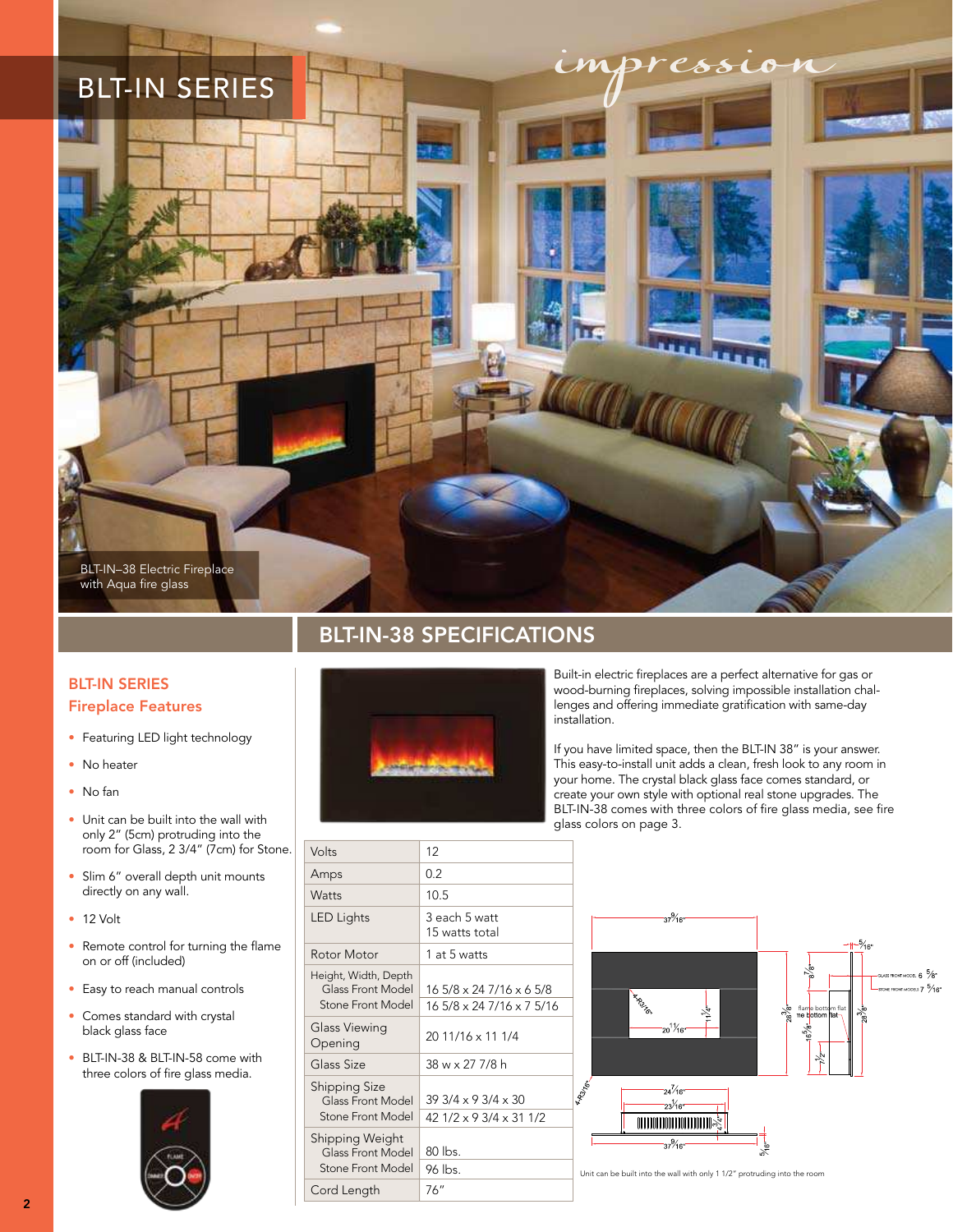

### REAL STONE FACE UPGRADES

(Available in BLT-IN 38" and 58" models only)









Honey Travertine





(Comes with BLT-IN 38" and 58" models only)

FIRE GLASS COLORS

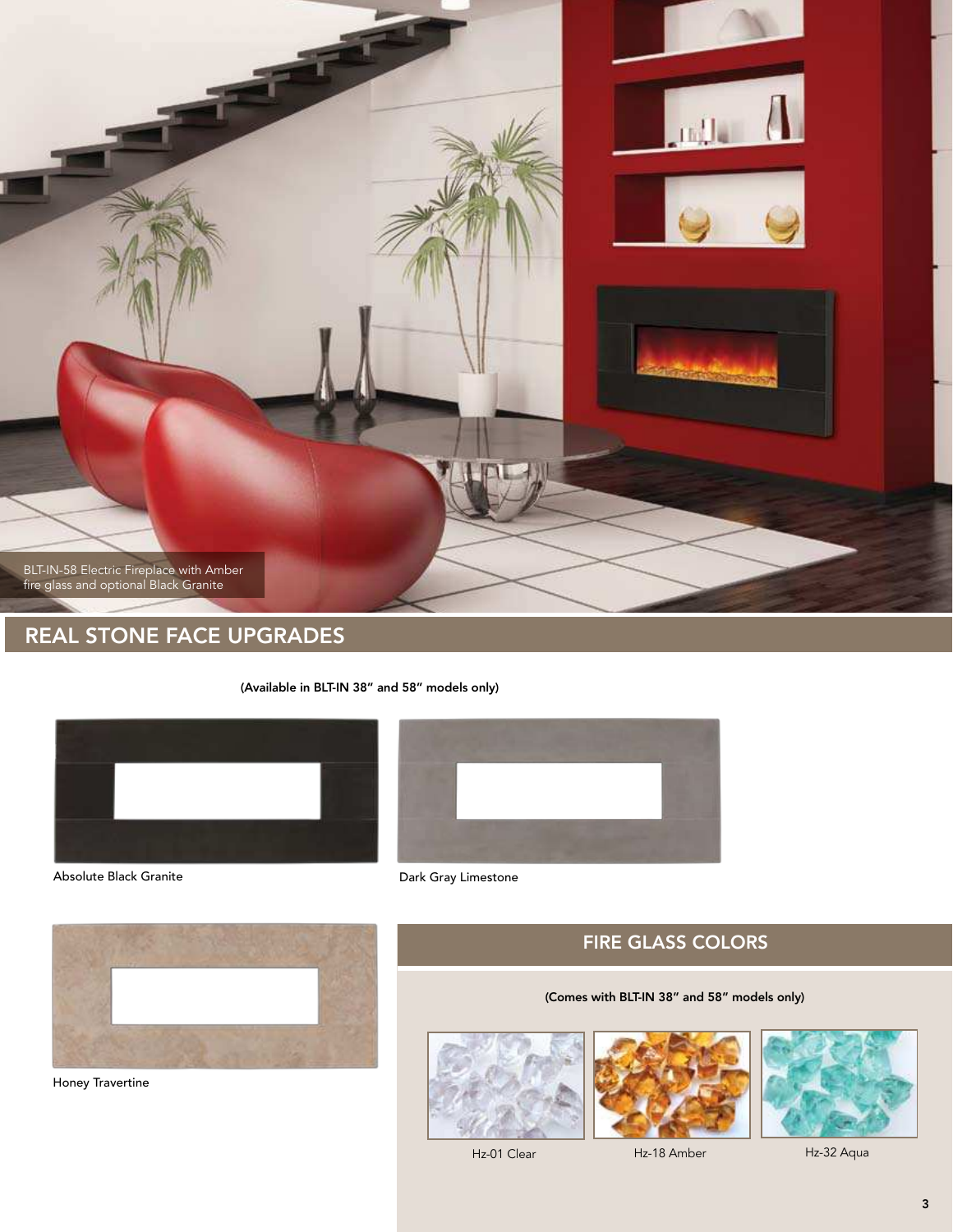

### BLT-IN-58 SPECIFICATIONS



| Volts                                                          | 12                                                                        |
|----------------------------------------------------------------|---------------------------------------------------------------------------|
| Amps                                                           | 0.2                                                                       |
| Watts                                                          | 10.5                                                                      |
| <b>LED Lights</b>                                              | 5 each 5 watt<br>25 watts total                                           |
| Rotor Motor                                                    | 1 at 5 watts                                                              |
| Height, Width, Depth<br>Glass Front Model<br>Stone Front Model | 16 5/8 x 39 5/16 x 6 5/8<br>16 5/8 x 39 5/16 x 7 5/16                     |
| Glass Viewing<br>Opening                                       | 38 1/4 x 11                                                               |
| Glass Size                                                     | 58 1/4 w x 25 1/2 h                                                       |
| <b>Shipping Size</b><br>Glass Front Model<br>Stone Front Model | 60 $1/2 \times 8$ $1/4 \times 27$ 3/4<br>$621/2 \times 93/4 \times 311/2$ |
| Shipping Weight<br>Glass Front Model<br>Stone Front Model      | 108 lbs.<br>128 lbs.                                                      |
| Cord Length                                                    | 75''                                                                      |

#### Sleek & Stylish.

It's not easy being popular, but the BLT-IN-58" electric fireplace is all that and more. Fitting perfectly into any setting, this gorgeous fireplace will provide years of enjoyment and beauty in your home. Also available with real stone optional upgrades. The BLT-IN-58 comes with three colors of fire glass media, see fire glass colors on page 3.



Unit can be built into the wall with only 1 1/2" protruding into the room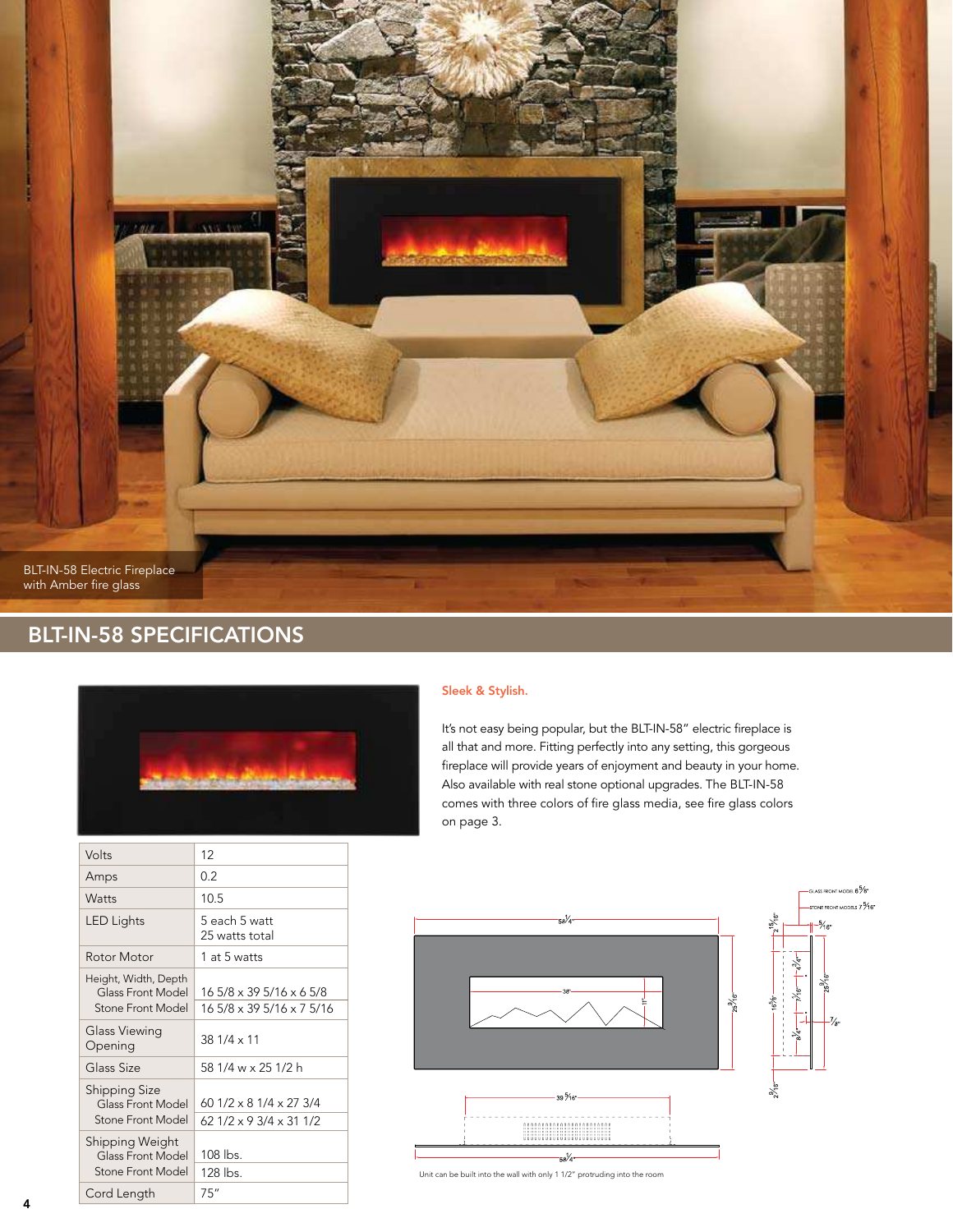

BLT-IN–58 Electric Fireplace with Clear fire glass

**REGIST**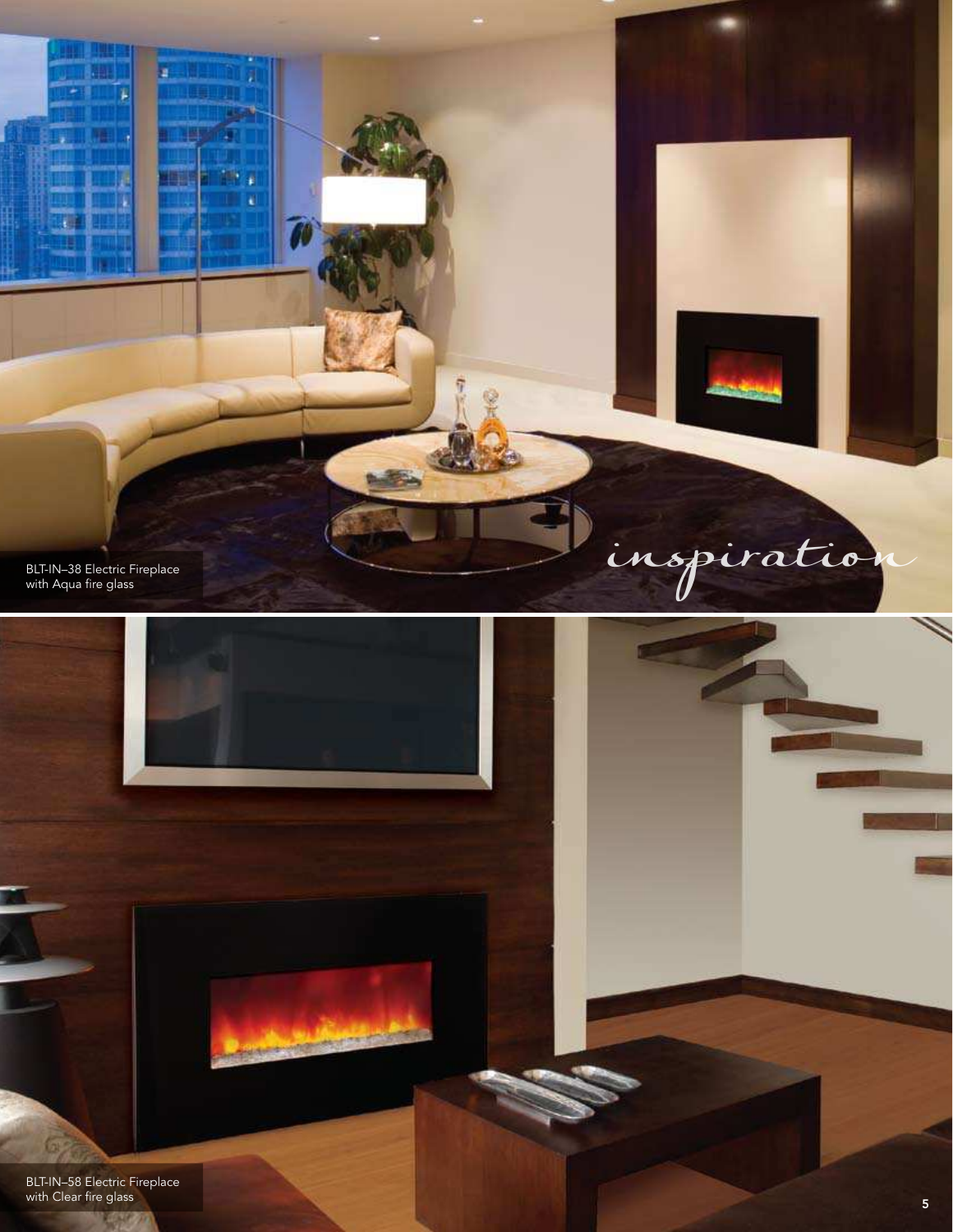## INSERT SERIES



### 33P & 33HO SPECIFICATIONS

### Insert Series Fireplace Features

- 120 Volt 1500 watt or 220 Volt - 3000 watt/ 5000 btu heater
- Approx heating area 500 sq. ft
- Flame operates with or without heat
- Remote control for flame and heater (included)
- Easy to reach manual controls
- Plug located on the right side
- Cord length 76"

#### P = Performance

• HO = High Output Produces double the heat output compared to the P model. Perfect for those areas that need extra heat



#### 33P & 33HO Electric Fireplace

293/10

Eco-friendly and practical. This easy-toinstall electric fireplace insert instantly brings your existing gas fireplace to life. With lifelike flame technology get the look of a wood fire with a realistic log set and ember bed. The unit can be operated with flame only or flame and heat.

 $337/10$ 

 $\frac{5}{4}$ 27

69/10

|                          | 33P                                                          | 33HO                                                         |
|--------------------------|--------------------------------------------------------------|--------------------------------------------------------------|
| Volts                    | 120                                                          | 220                                                          |
| Amps                     | 14                                                           | 10                                                           |
| <b>Watts</b>             | 1435                                                         | 2870                                                         |
| Heater                   | 1350 watts high,<br>675 watts low                            | 1350 watts high,<br>675 watts low                            |
| No Heater                | 85 watts                                                     | 85 watts                                                     |
| Lamps                    | 2 each 40 watt<br>Candelabra Incandescent.<br>80 watts total | 2 each 40 watt<br>Candelabra Incandescent,<br>80 watts total |
| Rotor Motor              | $1@5$ watts                                                  | 1@5 watts                                                    |
| Height, Width, Depth     | 27 3/4h x 30 1/10w x 5 9/10d                                 | 27 3/4h x 30 1/10w x 5 9/10d                                 |
| Glass Viewing<br>Opening | $28 - 7/9 \times 20 - 1/9$                                   | 28-7/9 x 20-1/9                                              |
| Glass Size               | $28 - 7/9 \times 20 - 1/9$                                   | 28-7/9 x 20-1/9                                              |
| <b>Shipping Size</b>     | $34 \times 10 \times 31$                                     | $34 \times 10 \times 31$                                     |
| Shipping Weight          | 62 lbs. Glass Included                                       | 62 lbs. Glass Included                                       |



6

69/10

59/10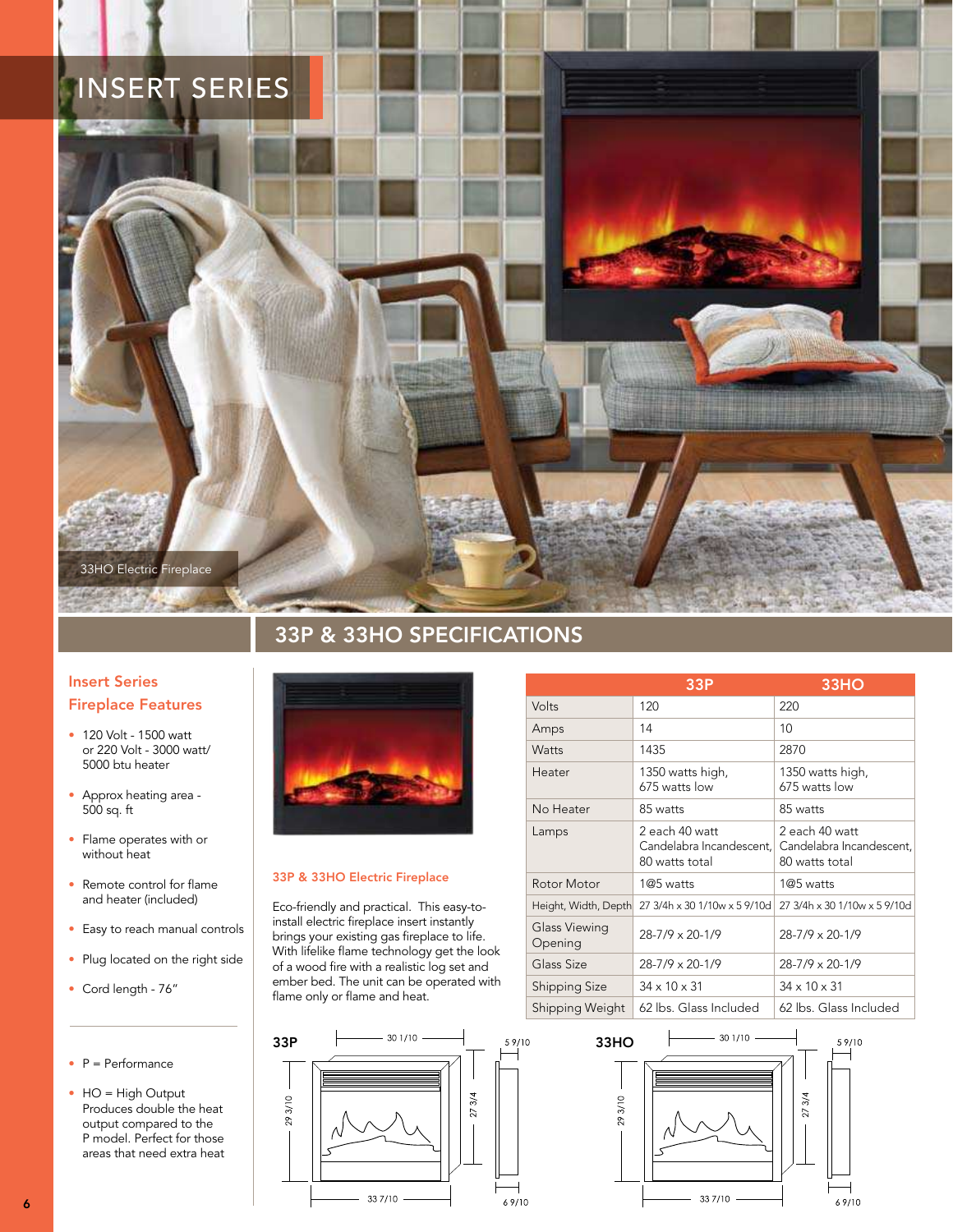

### 39P & 39HO SPECIFICATIONS



39P & 39HO Electric Fireplace

A twin to the 33" model, this larger eco-friendly electric insert is easy-to-install and allows the warmth and comfort of a lifelike fire, making it practical for condo or apartment living. Get the look of a wood fire with a realistic log set and ember bed. The unit can be operated with flame only or flame and heat.



|                          | 39P                                                           | <b>39HO</b>                                                   |
|--------------------------|---------------------------------------------------------------|---------------------------------------------------------------|
| Volts                    | 120                                                           | 220                                                           |
| Amps                     | 14                                                            | 10 <sup>1</sup>                                               |
| Watts                    | 1515                                                          | 3030                                                          |
| Heater                   | 1350 watts high,<br>675 watts low                             | 1350 watts high,<br>675 watts low                             |
| No Heater                | 165 watts                                                     | 165 watts                                                     |
| Lamps                    | 4 each 40 watt<br>Candelabra Incandescent.<br>160 watts total | 4 each 40 watt<br>Candelabra Incandescent,<br>160 watts total |
| Rotor Motor              | 1@5 watts                                                     | 1@5 watts                                                     |
| Height, Width, Depth     | 37 7/10h x 36w x 5 9/10d                                      | 37 7/10h x 36w x 5 9/10d                                      |
| Glass Viewing<br>Opening | 34 7/8 w x 19 5/8 h                                           | 34 7/8 w x 19 5/8 h                                           |
| Glass Size               | 35 1/2 w x 20 5/8 h                                           | 35 1/2 w x 20 5/8 h                                           |
| <b>Shipping Size</b>     | $40 \times 10 \times 35$                                      | $40 \times 10 \times 35$                                      |
| Shipping Weight          | 74 lbs. Glass Included                                        | 74 lbs. Glass Included                                        |